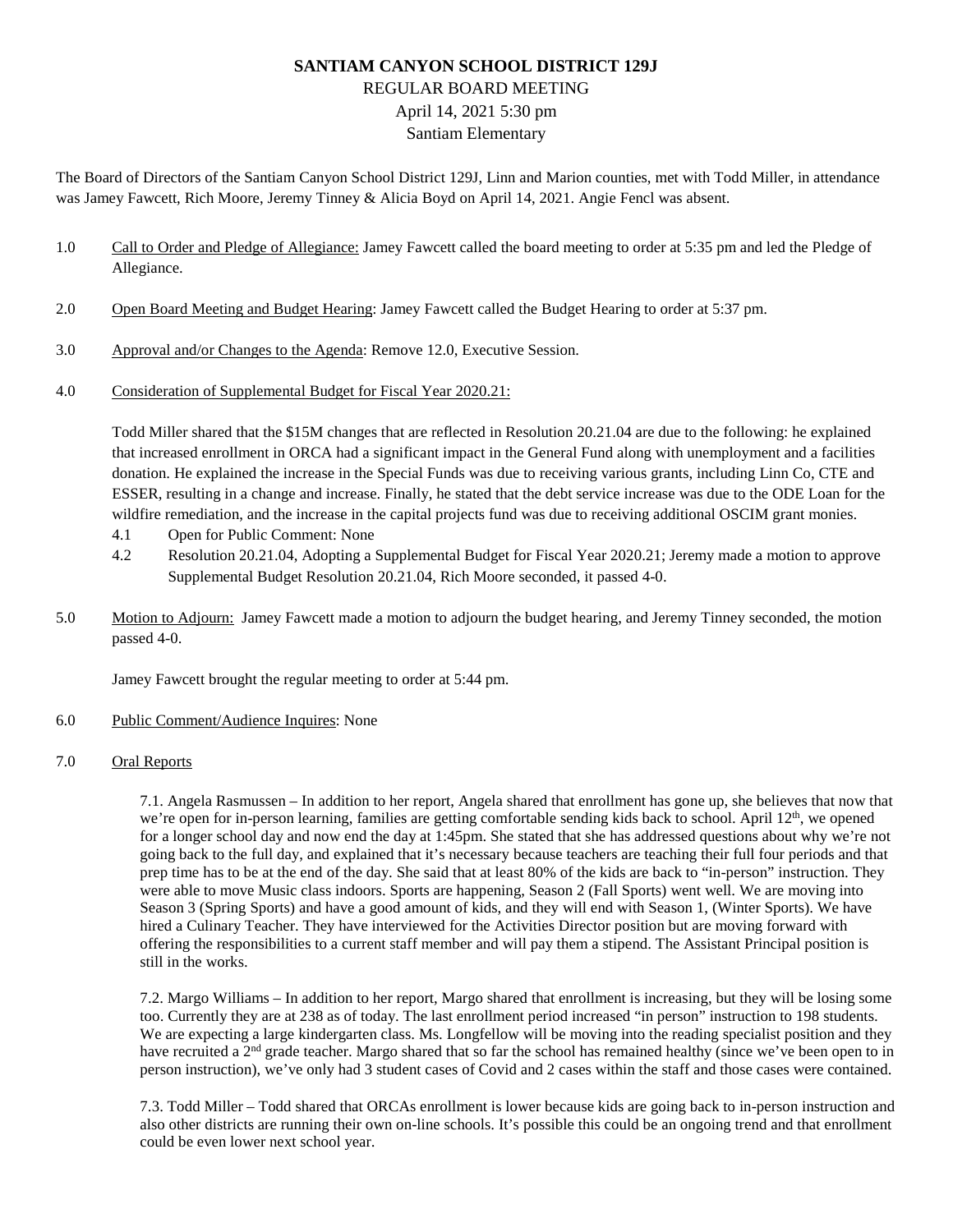Regarding, state testing, "opt out" forms have been sent to parents. He met today with OSAA council about the Culver football game. He shared that the conversation went well, but he doesn't know how the final decision will play out. He's been working on next year's budget and trying to figure out how to best use the new grants coming down the pike. We are in the middle of hiring for the Elementary Principal as well as the Assistant Principal at the Jr./Sr. High School. We just got thru the 2<sup>nd</sup> rounds of interviews. The interview panels will be meeting again tomorrow to narrow down the decision.

He shared a Facilities Revenue sheet representing \$4.6M. Since we received the \$2.9M and our District Funds that were allocated to the Bond of \$2.5M. With regard to the new funds that are coming from the feds, we believe improving the SES HVAC system align with grant criteria. If we can do all these projects, we may need to only contribute \$900K, instead of the \$2.5M that the district had originally planned to contribute.

Jeremy asked about getting the additional two lanes added to the track. Jamey shared that there is a lot involved with that project, but it's doable. Todd said that project could be slated with regular facility funds in the future. With this extra facilities allotment, Todd shared that he is considering solar panels and a parking lot. Jamey shared that it really is incredible that we are in such a great position.

7.4. Yvonne Hanna - Yvonne shared the March 2021 financial report.

### 8.0 Consent Agenda:

A motion was made by Jeremy Tinney to accept the consent agenda including the minutes of the March 10, 2021 regular board meeting, as well as the March expenditures; Rich Moore seconded, the motion passed 4-0.

## 9.0 Action Items:

9.1. Accept Resignation from Margo Williams, Principal @ SES. Jamey Fawcett made a motion to accept the resignation, Alicia Boyd seconded the motion and it passed 4-0.

9.2. Accept Resignation from Abagail Darby, 4th Grade Teacher @ SES, Jamey Fawcett made a motion to accept the resignation, Alicia Boyd seconded the motion and it passed 4-0.

9.3. Accept Recommendation to Hire Hailee Fernald, 2nd Grade Teacher for 2021-2022 School Year at SES. Jeremy Tinney made a motion to accept the recommendation to hire, Rich Moore seconded the motion and it passed 4-0.

9.4. Accept Recommendation to Hire Alicia Boyd, Culinary Arts Teacher for 2021-2022 School Year at SHSHS. Rich Moore made a motion to accept the recommendation to hire, Jeremy Tinney seconded the motion and it passed 3-0. Alicia Boyd abstained.

9.5. Accept Resignation from Alicia Boyd as School Board Member, Zone 2, Position 1. Jamey Fawcett made a motion to accept the resignation, Jeremy Tinney seconded the motion and it passed 3-0.

9.6. Accept the Recommendation to Hire Spring Coaches

- 9.6.1. Zac Steele, HS Head Baseball Coach
- 9.6.2. Brett Katlong, HS Assistant Baseball Coach
- 9.6.3. Pat Rahm, HS Assistant Baseball Coach
- 9.6.4. Amber Tinney, HS Girl's Track Coach
- 9.6.5. John Stingle, HS Boy's Track Coach
- 9.6.6. James Hill, HS Assistant Track Coach
- 9.6.7. Tony Sturman, HS Assistant Track Coach
- 9.6.8. Greg Grenbemer, HS Softball Coach
- 9.6.9. Clint Forste, HS Assistant Softball Coach
- 9.6.10. Chris Lindemann, HS Assistant Softball Coach
- 9.6.11. Maddie Wilson, HS Assistant Softball Coach
- 9.6.12. Andrew Grenbember, MS Baseball Coach
- 9.6.13. Kelsey Clark, MS Softball Coach
- 9.6.14. Jennifer Dodge, MS Softball Coach
- 9.6.15. Brenda Peterson, MS Track Coach
- 9.6.16. Lisa Best, MS Track Coach
- 9.6.17. Amber Jungwirth, MS Track Coach